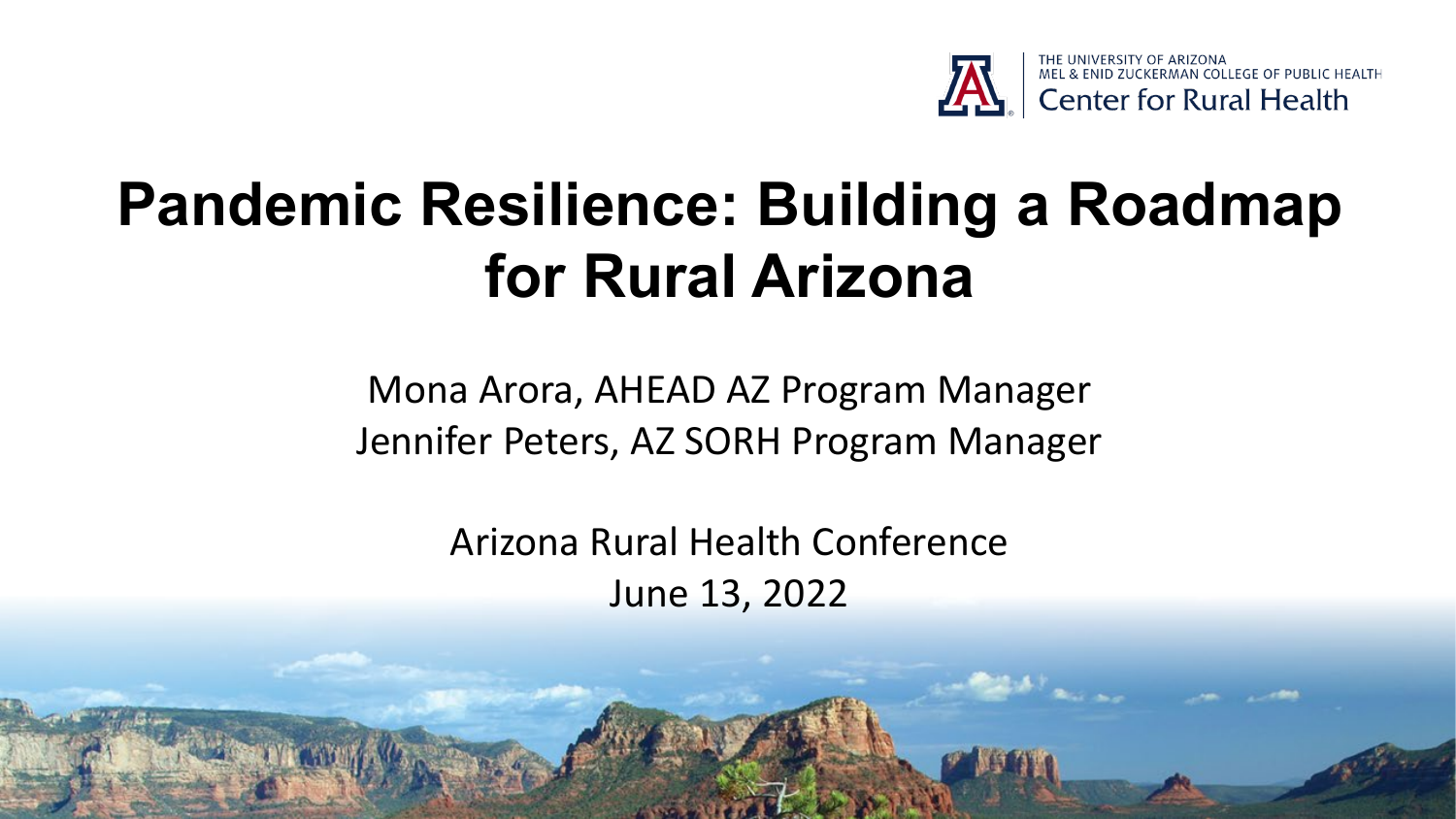# **Understanding the COVID-19 Response**



- COVID-19 pandemic is different from other public health emergencies.
- Acute incident vs. sustained long-term response.
- Shift in priorities and roles for all agencies involved.
- Implementing [new] activities for disease mitigation and prevention.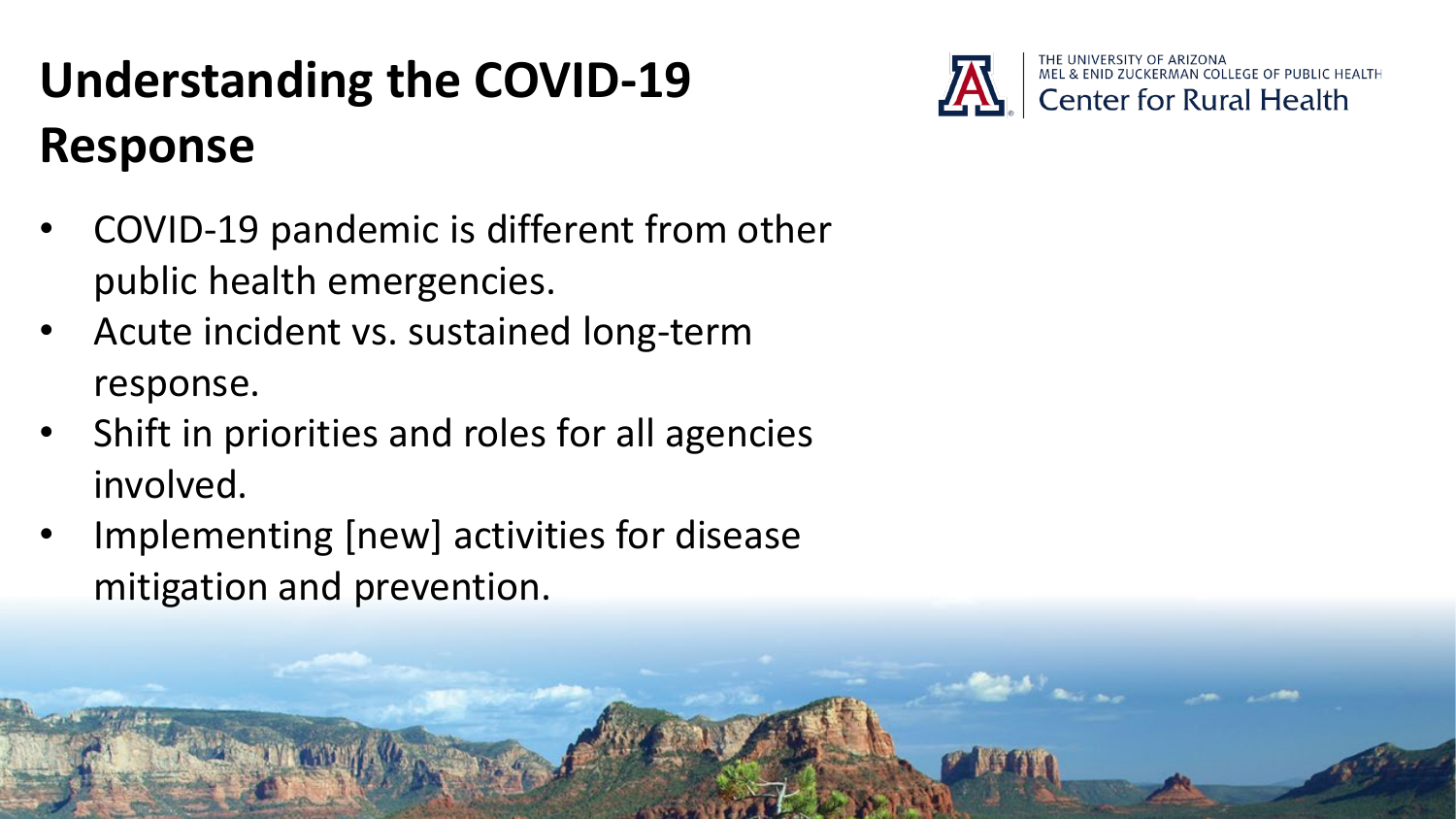## **Why review the response?**



**Objective:** Reflecting on what happened, understanding "why", and establishing next steps.

- *Document lessons learned*
- *Capture strengths (what worked well?)*
- *Capture areas of improvement (what can we do better?)*
- *Prepare for the next event requiring a similar level of response*
- *Document corrective actions to guide future planning efforts*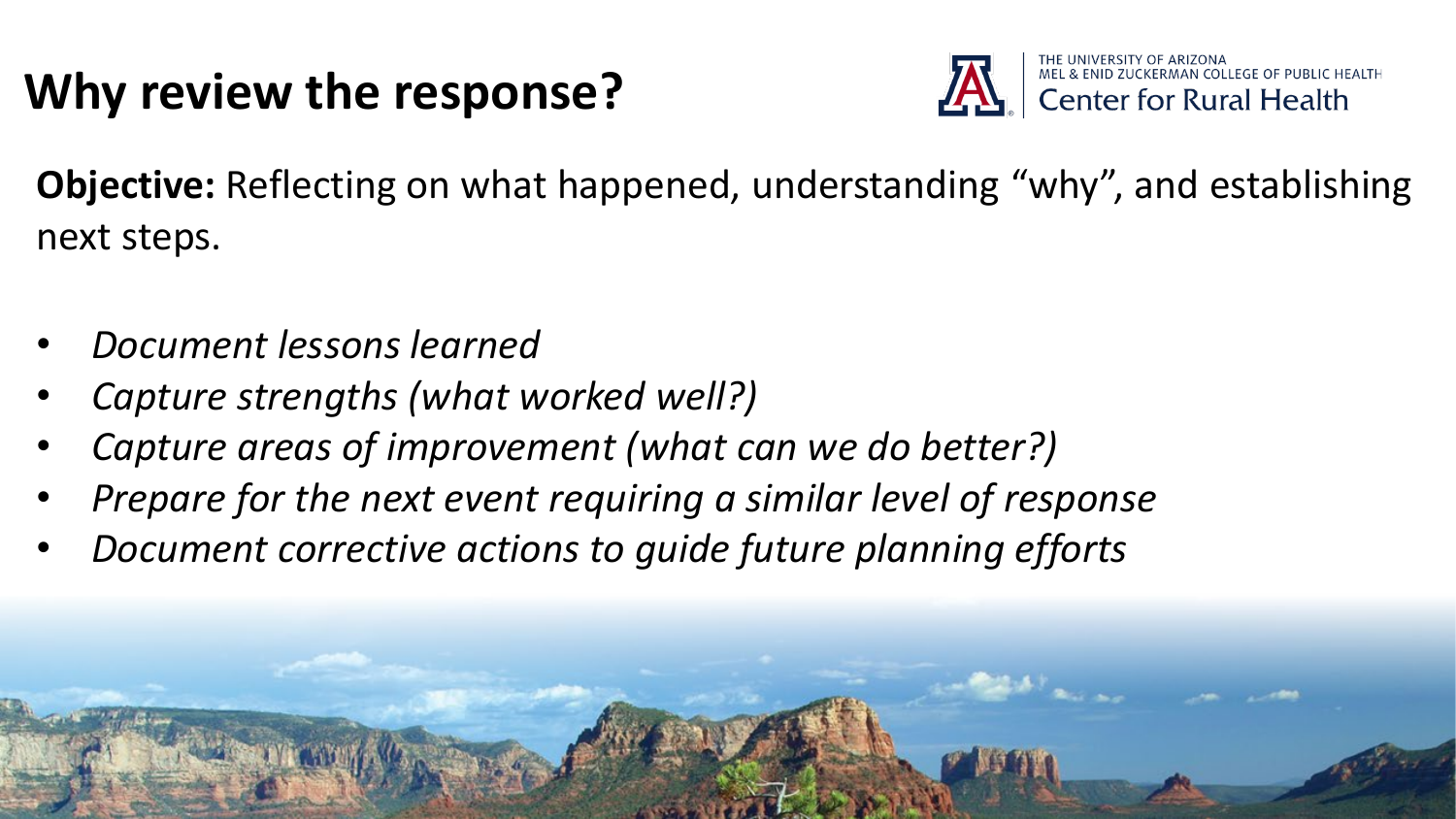# **An After Action Review for Rural Response**

Document:

- **Strengths**
- Areas of Improvement
- **Recommendations**

By asking the below three questions:

- What went well?
- What did not go well?
- What changes would be helpful next time?

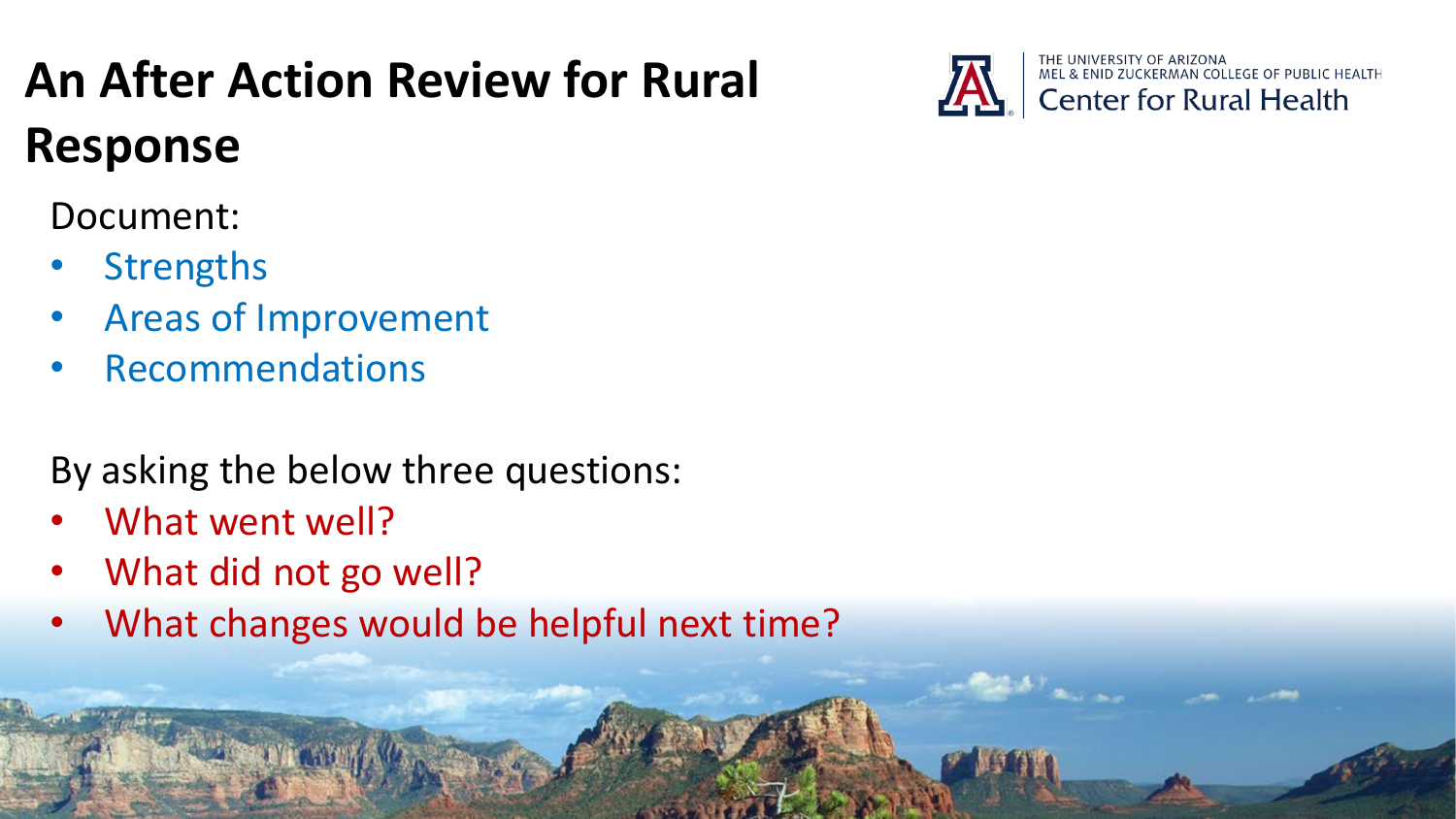## **What does this involve?**



#### **What an AAR is:**

- Assessment of processes, plans, and procedures
- Focus on coordination, collaboration, communication
- Evaluation of response areas

### **What an AAR is NOT:**

- Evaluation of any one agency or organization
- Performance measurement of any individual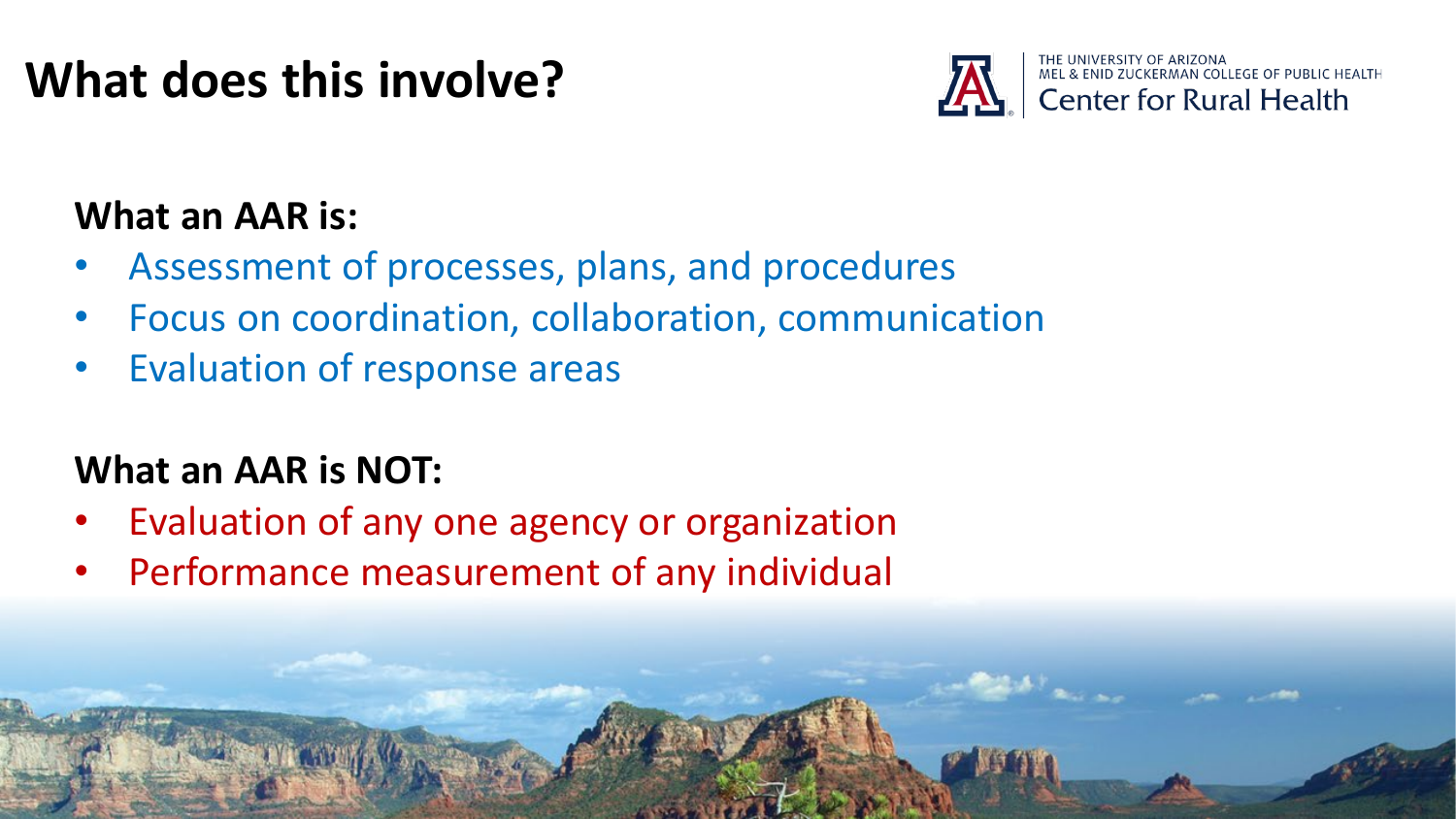# **Some considerations before we begin**

- Consider the timeline of the COVID-19 response (March 2020- present)
- Revisit the overarching goals of the COVID-19 response
- Reflect on how stakeholders reacted
- Evaluate coordination with or among state, local, healthcare coalitions, and community partners



**Components of the Public Health System** 

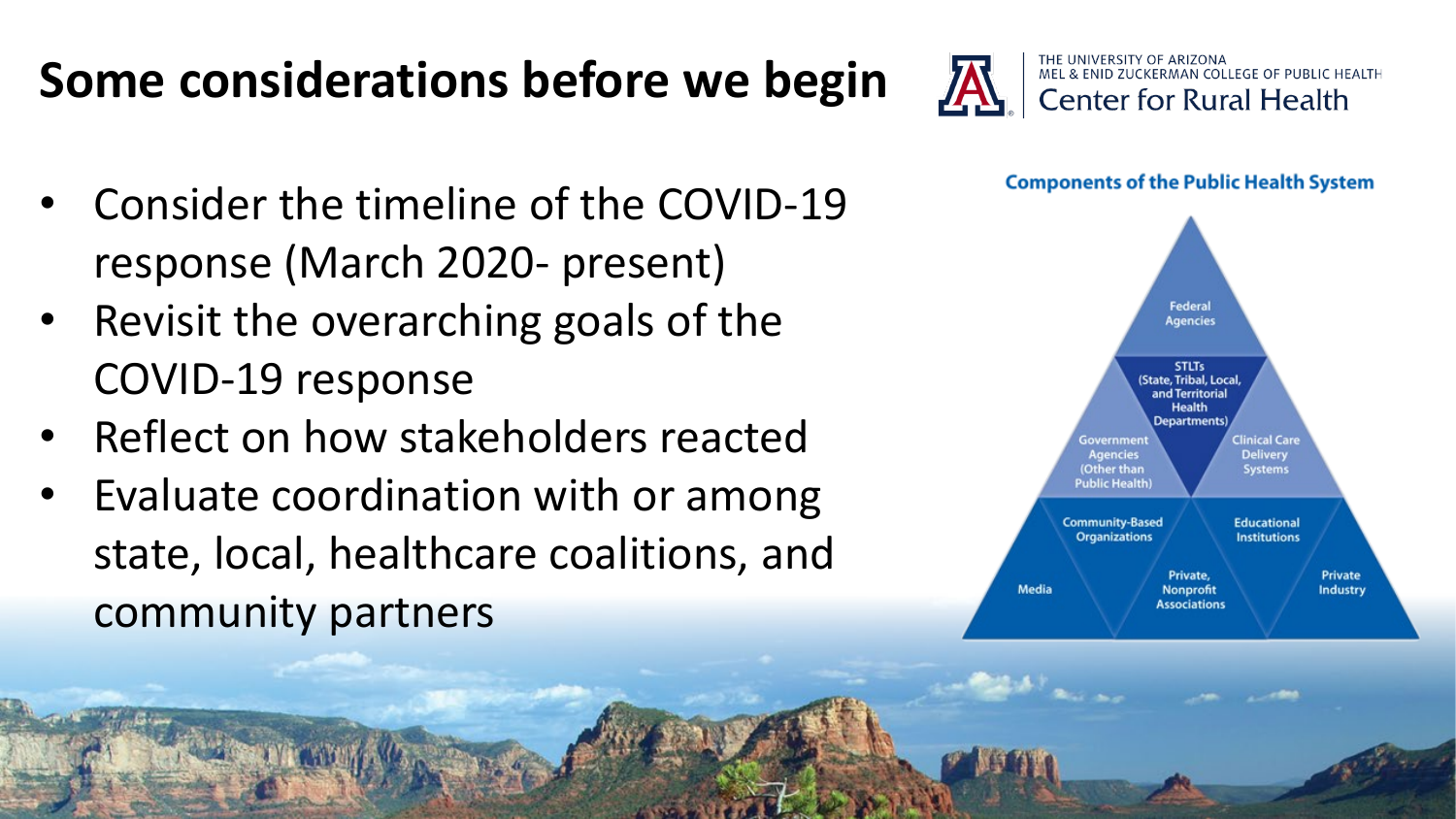### PUBLIC HEALTH AND HEALTHCARE PREPAREDNESS CAPABILITIES

| PUBLIC HEALTH PREPAREDNESS CAPABILITIES                        | HEALTHCARE PREPAREDNESS CAPABILITIES |
|----------------------------------------------------------------|--------------------------------------|
| 1. Community Preparedness                                      | 1. Healthcare System Preparedness    |
| 2. Community Recovery                                          | 2. Healthcare System Recovery        |
| 3. Emergency Operations Coordination                           | 3. Emergency Operations Coordination |
| 4. Emergency Public Information and Warning                    |                                      |
| 5. Fatality Management                                         | 5. Fatality Management               |
| 6. Information Sharing                                         | 6. Information Sharing               |
| 7. Mass Care                                                   |                                      |
| 8. Medical Countermeasure Dispensing                           |                                      |
| 9. Medical Materiel Management and Distribution                |                                      |
| 10. Medical Surge                                              | 10. Medical Surge                    |
| 11. Non-Pharmaceutical Interventions                           |                                      |
| 12. Public Health Laboratory Testing                           |                                      |
| 13. Public Health Surveillance & Epidemiological Investigation |                                      |
| 14. Responder Safety & Health                                  | 14. Responder Safety & Health        |
| 15. Volunteer Management                                       | 15. Volunteer Management             |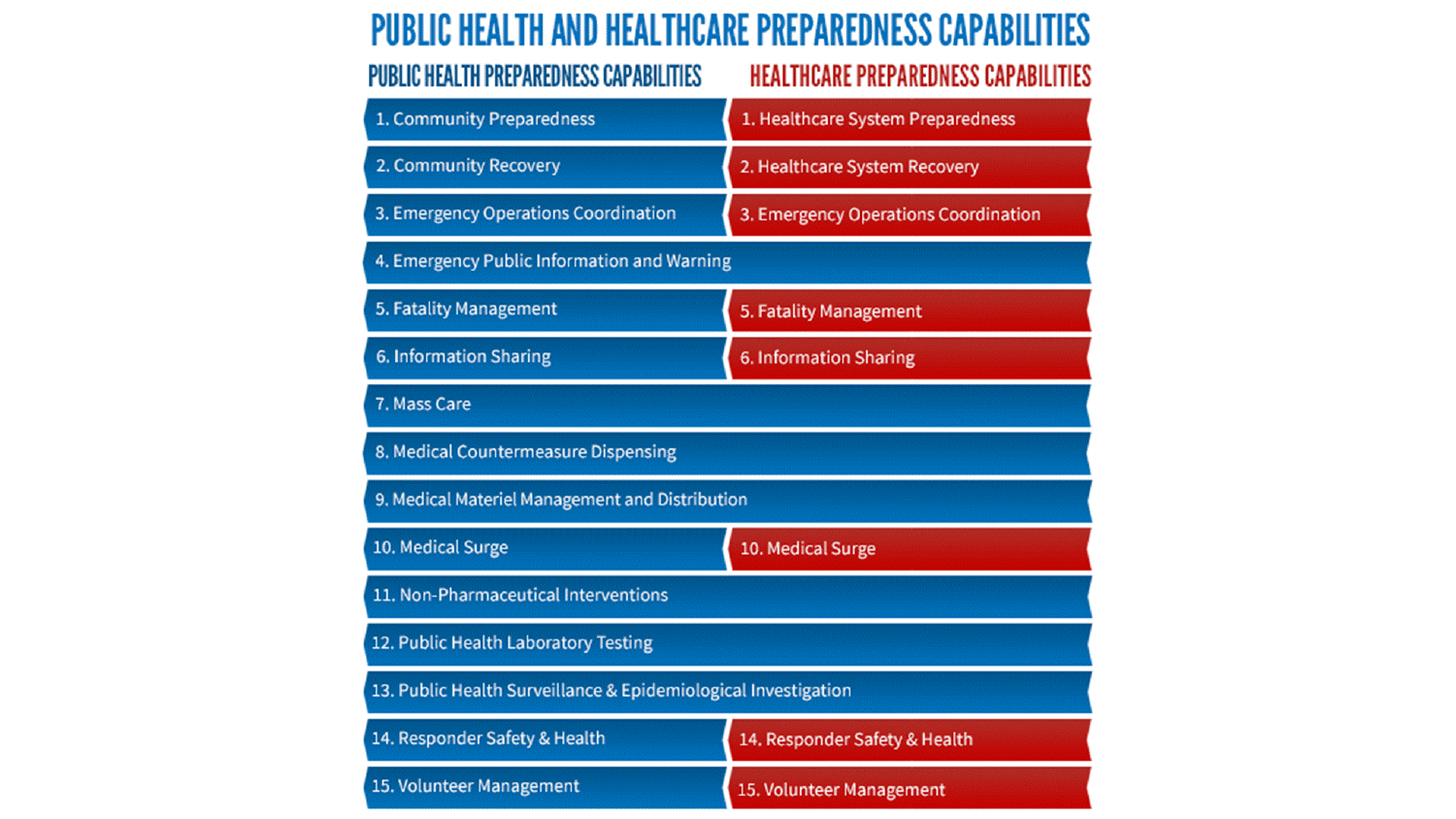

www.mentimeter.com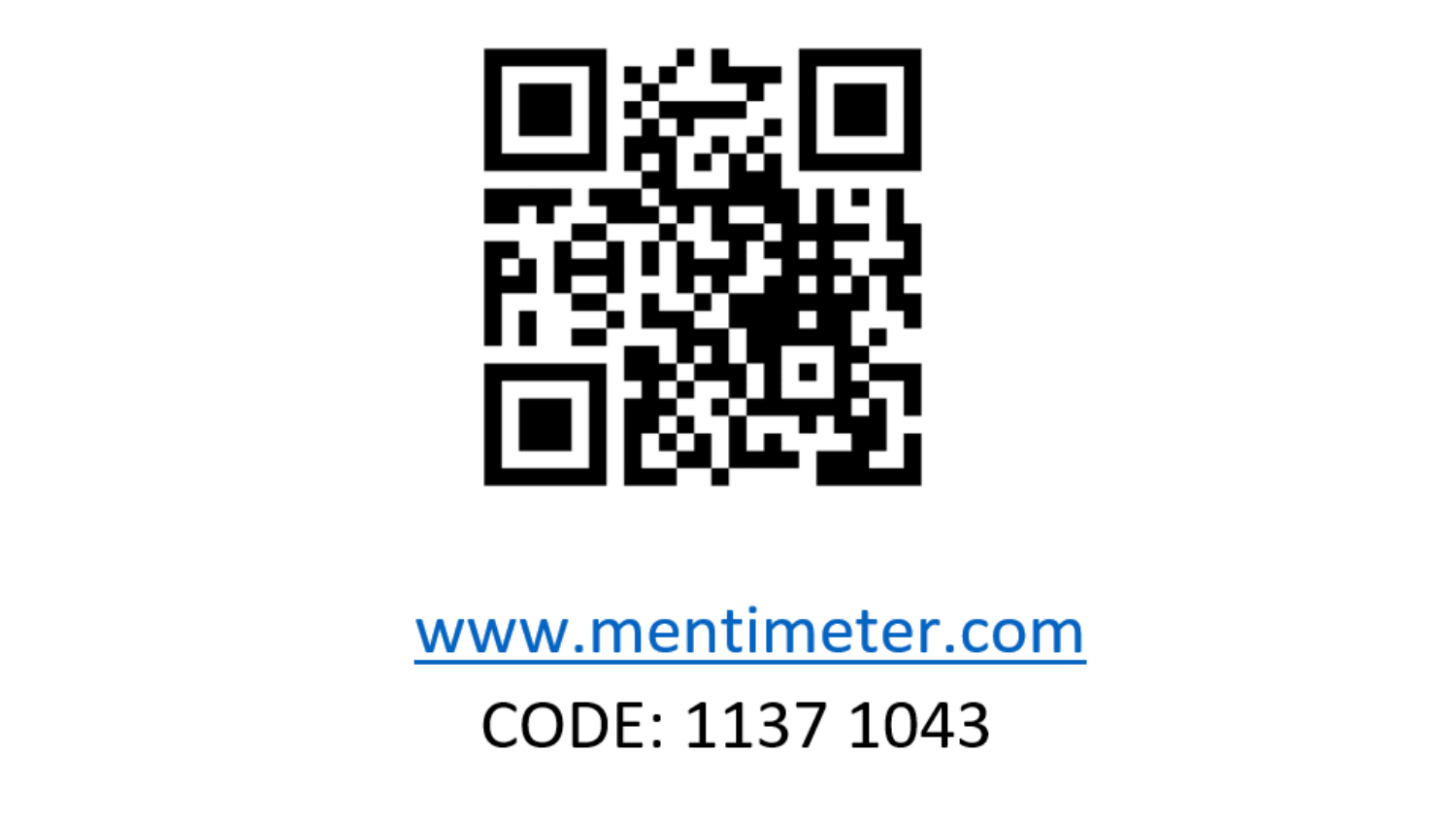![](_page_8_Picture_0.jpeg)

### *Thank you for your time and participation.*

![](_page_8_Picture_2.jpeg)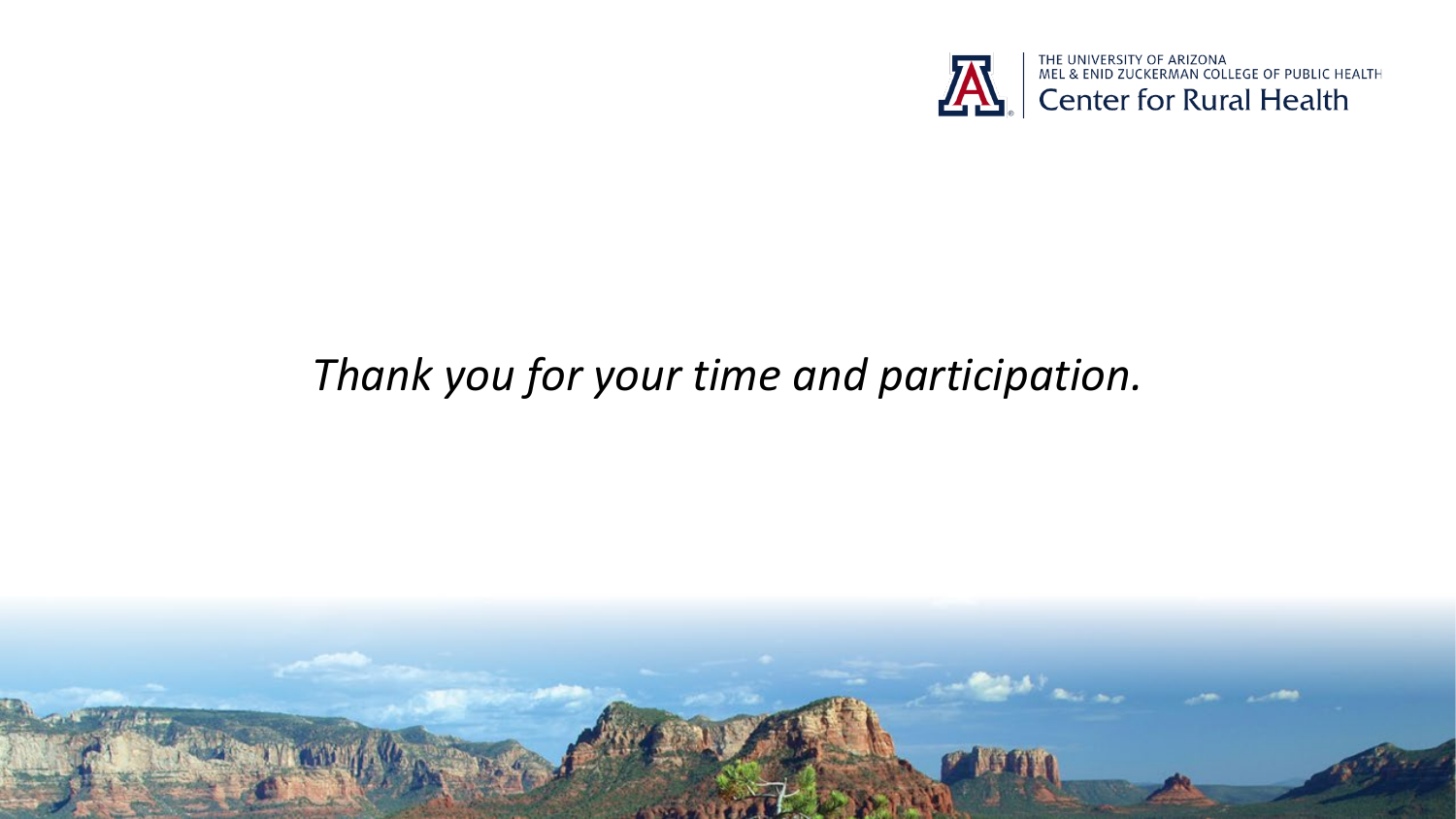### **Step 1: Identify the strengths**

![](_page_9_Picture_1.jpeg)

#### *What are three strengths that come to mind as you think about the COVID-19 response across the Arizona rural network?*

*Please enter one response at a time.*

![](_page_9_Picture_4.jpeg)

www.mentimeter.com

![](_page_9_Picture_7.jpeg)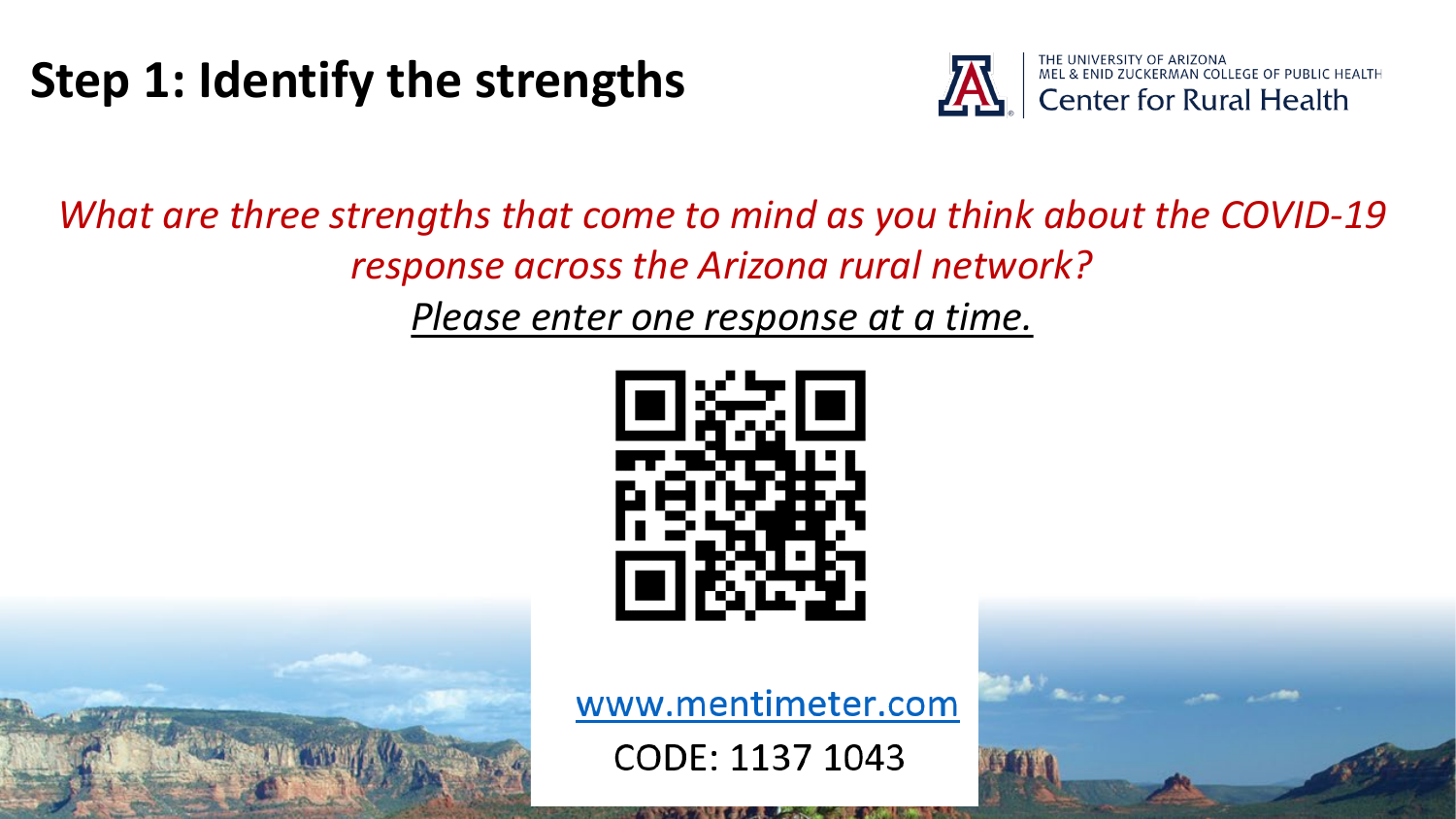## **Step 2: Identify the areas of improvement**

![](_page_10_Picture_1.jpeg)

#### *Identify three areas of improvement that should be addressed as we move forward. Please enter one response at a time.*

![](_page_10_Picture_3.jpeg)

www.mentimeter.com

![](_page_10_Picture_6.jpeg)